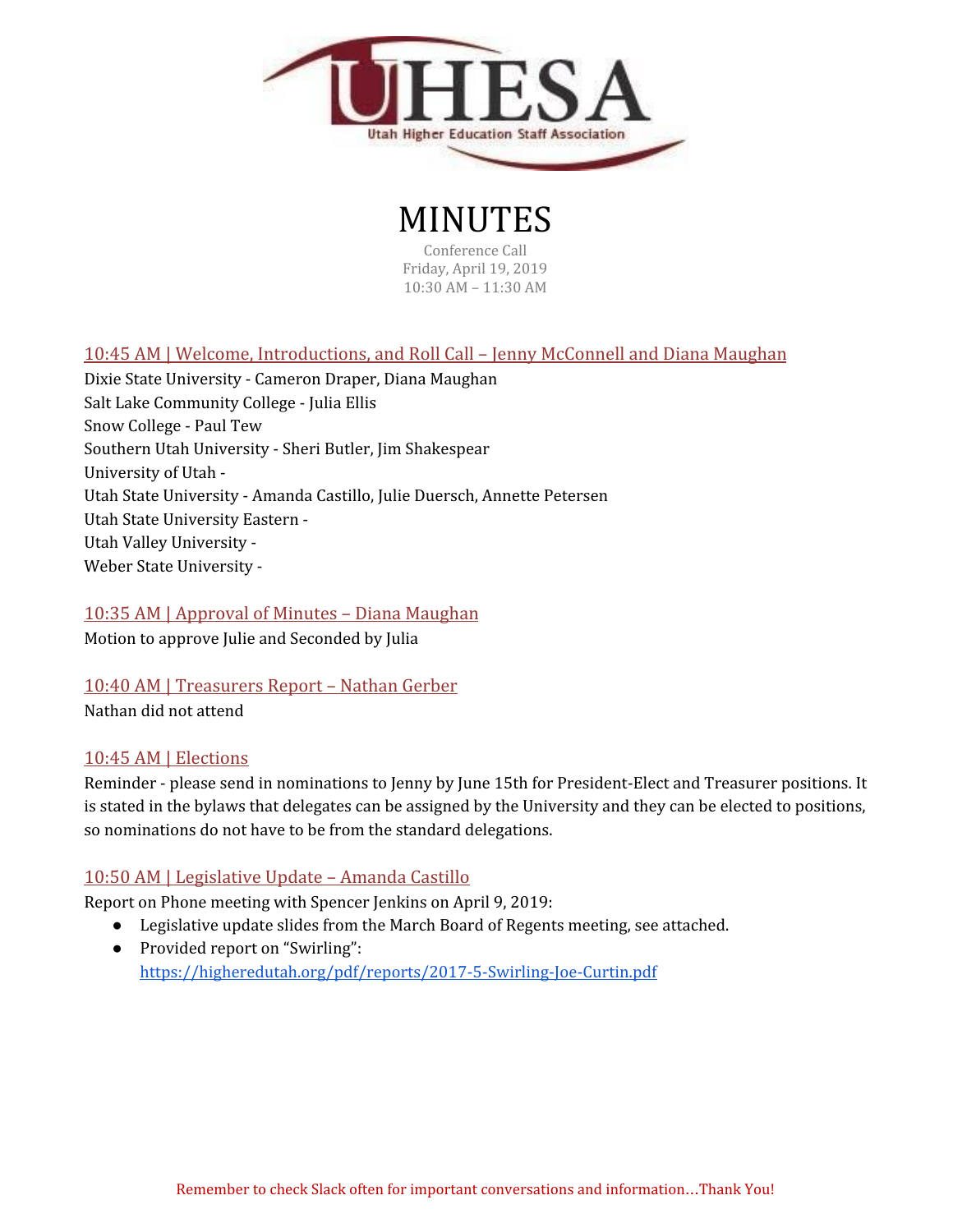

Questions to consider for future Q&A:

- **1. How does USHE recommend that UHESA works and engages with the Legislatures?** Recommended we build credibility, make our goals easier to understand. This group has the capacity to do great things and represent a very large base of employees. Suggested that membership could extend to marketing and legislation at each institution.
- **2. We are working on a guidance directive for UHESA that will include general "best practices" and then some specific institutional information. Do you have any "best practices" resources we could pull from, and are there certain topics you believe we should cover?** We could work on uniformity across institutions using the Guidance Directive we are developing. Guidance Directive to include Legislative Management Council and organization chart/flow chart for Legislative Representatives. Recommend that Legislative Representatives meet every couple of months (with PR directors). How to deal with resistance?

Provide clear processes to take decision making from the UHESA board meetings to each of the institutions Staff Association meetings. Suggested survey processes that each institution could implement. Great if we were asking the same questions on the same timeline. Build a platform to become a stronger, unified voice of the system wide process. Guidelines that show coordination will help build trust and buy-in from board of regents.

## **3. Since we just finished the 2019 session, are there any early priorities or goals already on USHE's radar?**

There are probably 2 to 3 Legislative issues (other than compensation) that UHESA could provide feedback on each session. For instance, Student safety & wellness, Access, need based scholarships (perceptions). Helpful to know where Staff members are on these issues and what they are doing to assist with these issues.

Great if we could develop some priorities. Poll Staff Associations for hot issues across the state. Could be broad issues like "Swirling" of Transfer students (how do credits transfer and why across state institutions). Looking at items with high resistance/high persistence.

Link above: <https://higheredutah.org/pdf/reports/2017-5-Swirling-Joe-Curtin.pdf>

General Higher Education Policies: <https://higheredutah.org/policies/>

Look at R-805 Policy, Women and Minorities in Faculty and Administrative Positions: [https://higheredutah.org/policies/r805-women-and-minorities-in-faculty-and-administrative-posi](https://higheredutah.org/policies/r805-women-and-minorities-in-faculty-and-administrative-positions/) [tions/](https://higheredutah.org/policies/r805-women-and-minorities-in-faculty-and-administrative-positions/)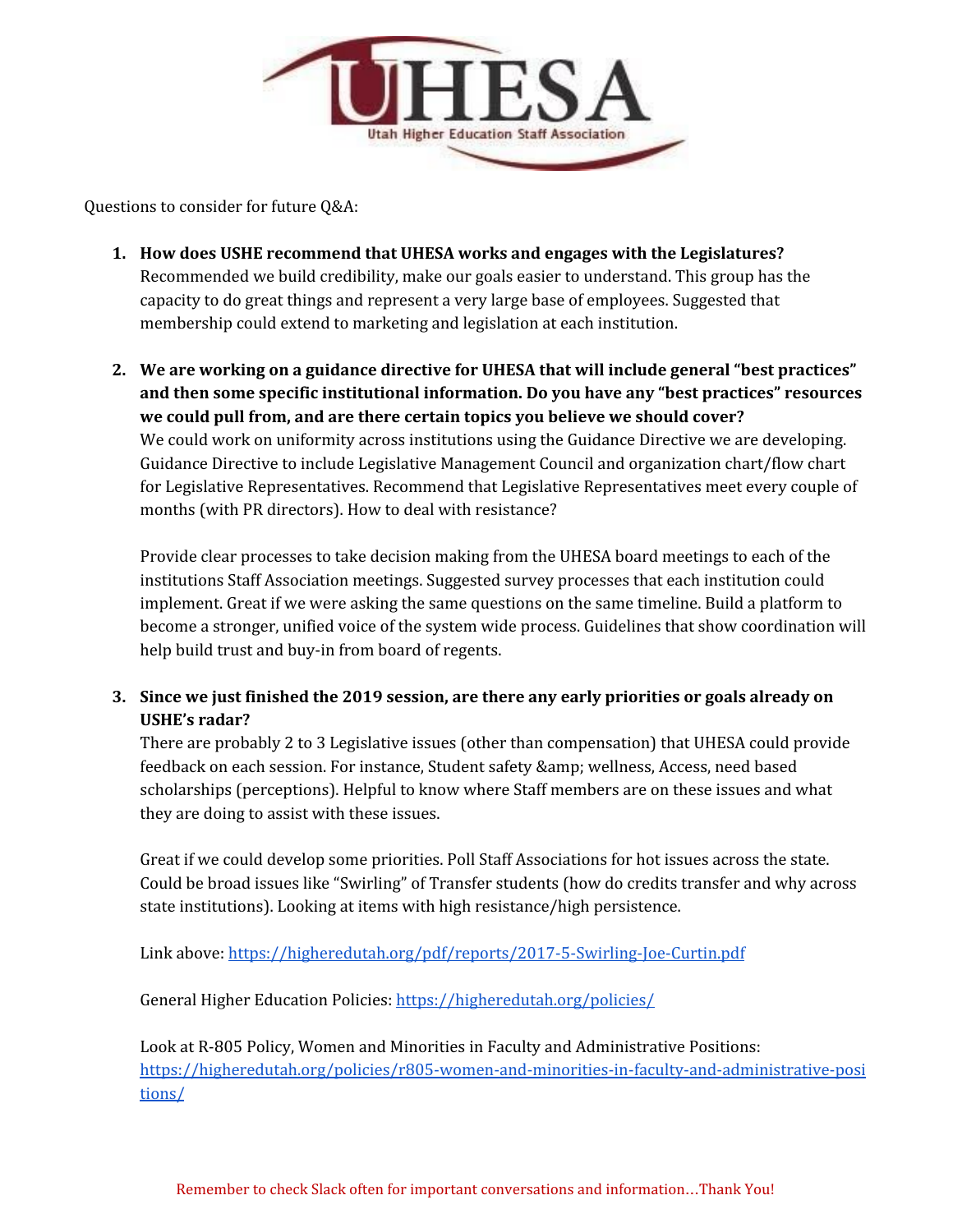

HR Directions at the system level Family Leave R928, Leaves of Absence: <https://higheredutah.org/policies/r928-leaves-of-absence-health-related/>

- **4. USHE creates the Higher Ed Newsletter, is there anything UHESA can do to develop content?** Any content would likely be welcomed. Work with Melanie Heath, Strategic Communications (from Spencer's office) on ideas for content.
- **5. In general, would letters of support from UHESA be beneficial moving forward?** Yes, it would still be helpful if the UHESA board could take input from the staff associations to vote on key viewpoints and develop a letter that could be provided to Spencer Jenkins or the USHE Chairman. Letter could provide different viewpoints of how a problem could be solved, taking into consideration the different campus structures/limitations.

Thought it would be great if we weighed in more on issues. Good example is the 2.5% pay increase.

**6. Does USHE host special events with institutional contacts outside of board of regent meetings that would be helpful to attend?**

We could host our own. Legislative Representatives from each institution get together monthly. Not an open meeting. Informal phone call. Amanda would like to have a call on May 13 th with legislative representatives to discuss the Board of Regent meetings hopefully having the Full Council call after the Board of Regents.

## 11:30 AM | Adjourn

#### Future Meeting Schedule

Sending out a pool to change dates for summer phone calls to something other than Friday.

Conference Call @ 10:30 AM – Monday, May 13th

- Who is going to attend Board of Regents meeting at Snow College?
- Agenda will be available the week prior: https://higheredutah.org/agendas/

Conference Call @ 10:30 AM – Monday, June 17th

- Evaluations on:
	- Dixie possibly present on evaluations at conference
	- NEOGOV purchased by Snow for performance tracking, Onboard piece as well.
- Legislative
- Telecommuting policies
- Send any additional ideas to Sheri